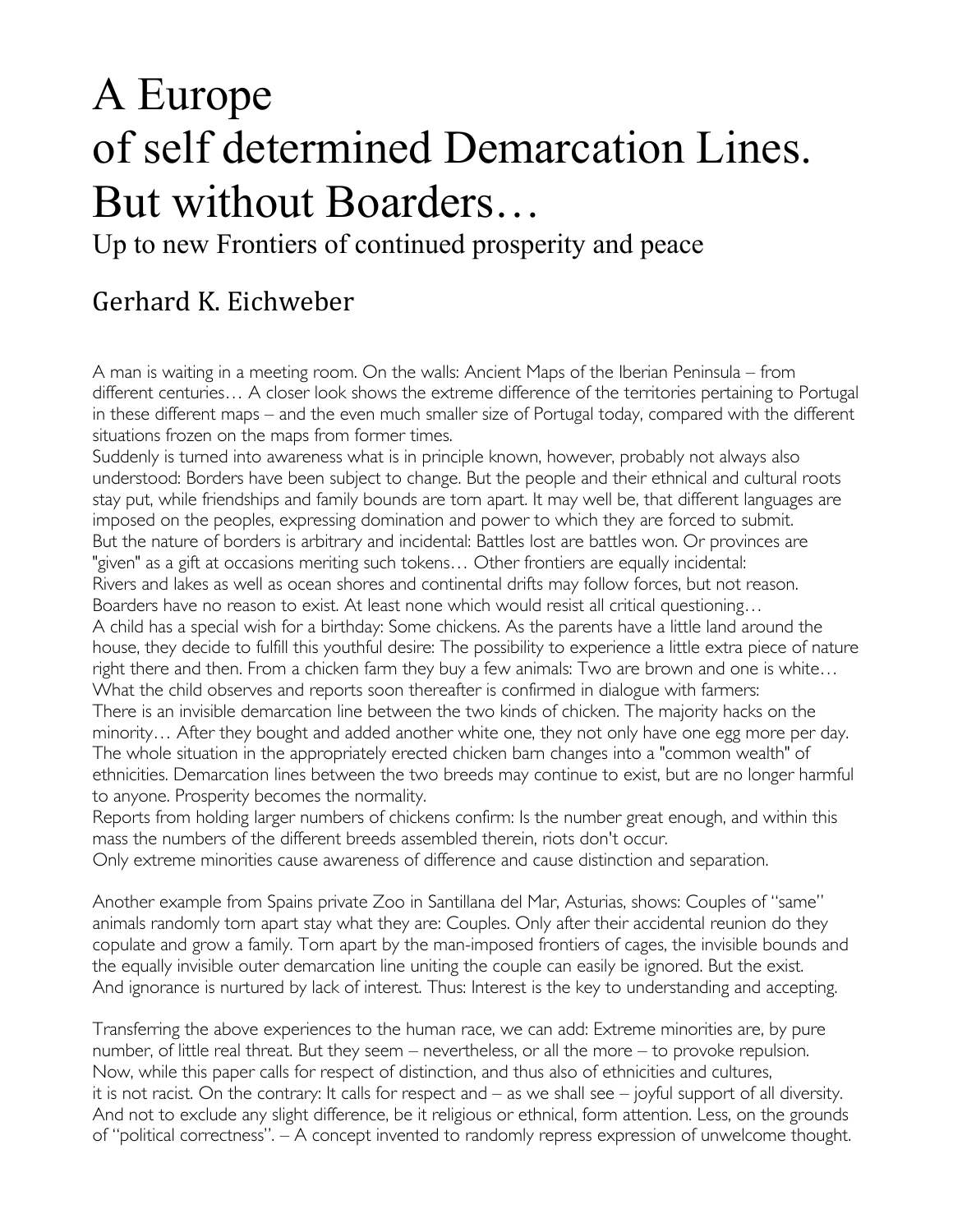This paper therefore reminds of the fact, that the simplistic categorisation of people as *"african, caucasian, asian and american indian"* is a blunt – and generalising – disrespect of the true diversity of peoples and people as what they are: Groups of individuals. Denying differentiation means denying identity.

Consequently, when we speak here of diversity, we intend to raise awareness at a level of a much more subtle distinction than that of black or white, red or green and islamic or christian…

But we also urge awareness of the roots of rejection of people according to such generalising labels: Insecurity, complexes of inferiority turned into self imposed superiority – and where such "superiority" stems from… An example: The attitudes of some people, e.g.: the francophone, towards all others… After all: Eliminating the problems at the roots of such sentiments and their potential group- (if not mass-) dynamics eliminates the void left to populists and their demagogic campaigns…

Here politicians of present and future can learn from Otto v. Bismarck:

By introducing social reforms and creating infrastructures such as health-, invalidity- and pension-funds, Bismarck kicked off the necessary change relieving the pressure stemming from the rapid transformation from a prevailingly agricultural to an industrial society. And he took the perceived "need" away, to follow the ideologically motivated destructive paradigms of socialism. Destruktive because of the inherent error of thought: The principle of egalitarianism and reduction of all matters to quantitative criteria, rather than qualitative distinction.

On the other hand, already out of respect and in support of a natural interest - if not search - of own roots, it is to be noted and not covered up and repressed, that ethnical and/or "tribal" differences exist not only in Africa, Asia and the Americas, but in Europe too: Angles are more close to Vikings and Normans than to Saxons. A fact, which did not keep Angles and Saxons from mingling more than only their languages (or dialects) when meeting in England. Looking on the resulting, very distinguished "English" character and its distinction from neighbouring ethnicities, one can isolate a number of curious questions or "problems" which the author however proposes to address, only when all other problems of the world are solved: (Meanwhile they can humorously nurture awareness and afterthought):

1) Is it probably more the "Saxon" than the "Anglo" nature, which turns the English into a breed assuming self imposed superiority over all others, starting with the Celtic peoples around them, such as the Welsh, Scottish and Irish?

2) Is it the rare mix of Anglo and Saxon blood and culture, which disables English from major inventions in fields other than those having to do with doing nothing, like most ball-sports – and luxury tourism? Or is it rather so, that the mix does not prevent them from inventing, but from the holistic approaches needed to turn their invention into global successes themselves, rather than seeing such developments carried forward by others? Is it therefore an understandable, if not wise reaction, if the English did react on such fact through the installation of financial service "industries" allowing them to draw profit from other peoples' more successful industrious characters? Or is it, and its continuation from the USA, rather to be fought and defeated as a form of hidden colonialism?

3) Is it this same rare mix, which made the English leave their traces in the world above all – and certainly on the European continent – through tourist attractions rather than other victories? Or, posed differently: Is it more the Anglo or more Saxon portion of their tribal roots when the English always need others to get the potatoes out of the fires for them?

Independently of such mocking humor, which, as long as benevolent, must not be missed out upon, one can probably draw from the minor threat constituted for the rest of the world by each and all of the last over 300 truly aboriginal ethnical races still found in djungles, prairies and deserts of the globe, the conclusion, that "pure breads" are no prerequisite for the domination of others: Race is no good by itself. Now, however little desirable such domination and therefore also the cultivation of its prerequisites are, it is a topic of this article, because understanding its roots and mechanisms is a prerequisite of preventing injustice from happening. Or: Is this a wrong assumption?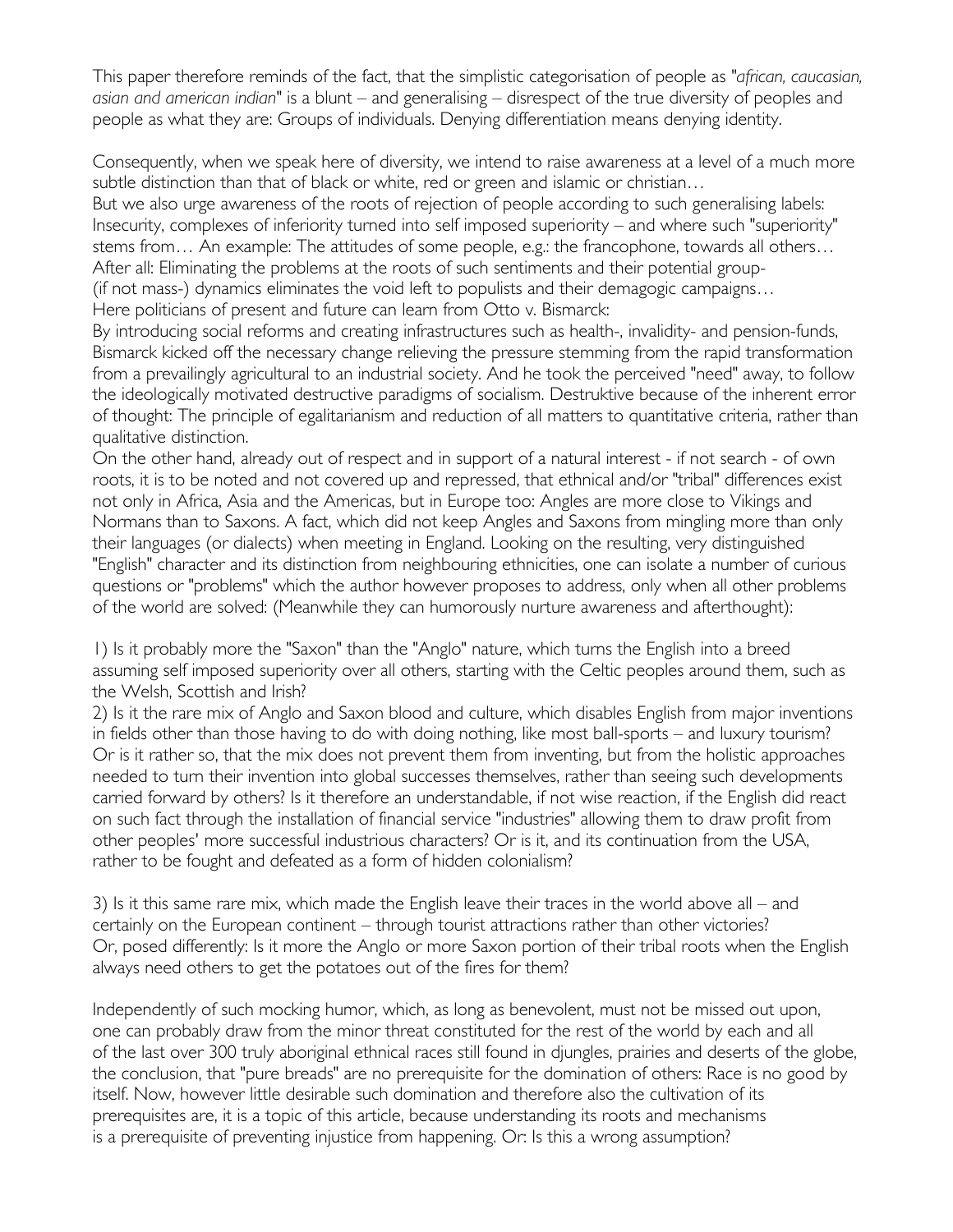We shall in this paper propose to delve further into the research of repressive state policies and their destructive creation of crisis by undermining distinction; and with it: Prosperity, social security and peace. Nationalism and other egalitarian concepts repressing distinction play an important role in such deeper roots of crisis. Nationalism is new: Invented after the fall of feudalist reigns in order to unite people and peoples for the sake of war rather than peace.

"Vive la France!" and similar paroles only were needed, after Kings had been overthrown. But was it really needed? Could the world not already have become more peaceful 300 years ago?

Dealing with assumptions and more or less logical deductions should always be combined with due criticism and cognitive openness ready to question paradigms as soon as contradicting information becomes available, which should induce responsible people to at least slightly correct any so far firm and well founded theory.

The reason to lead the focus upon human compatibility and incompatibilities, which in part may have ethnical and cultural but as well other reasons, such as shared values, attitudes, education, etc. pp., serves a single purpose: The illumination of necessary, sufficient or at least constructive boundary conditions for prosperity – as a boundary condition, or beneficial context and prerequisite of peace…

*"Different is better".* Or, in the longer version, much reiterated to entrepreneurs and companies of the Basque region: *"Don't do anything as others do it. Don't try to be cheaper. Be different. Convince target groups with the qualitative distinction of your offers. Make unique propositions. Be aware, what the term 'proposition' means. And search in your own reality, your culture, strengths and weaknesses for innovation*". While for the understanding of diverse preferences of potential customers, own intuition and critical professional judgement initially may be the only bases to rely on, it is also own diversity, what allows for important steps of innovation. Own distinction is complemented by regional cultural diversity, which again is rooted in manifold historic complexes including ethnicity etc.

Cultural diversity in fact appears as an infinite source of unique ideas and innovations. What is needed, is the awareness and cultivation of cultural diversity – and its self-defence against overwhelming foreign influences, moreover, when these are egalitarian, equalising and depriving of consciousness of own self. Such influences not only can, but must be regarded, far beyond their paralysing of independent development, as source of own incomparable contributions to the world, but as outright sabotage of independence, self determination and prosperity founded on own being rather than foreign influences and dictates through paradigms imposed.

Looking soberly on physical borders as well as invisible ties from the perspective outlined above, one can easily recognise the destructive nature of borders dividing and uniting people under patterns not corresponding to *(and not respecting)* their true "Being" – however it is or may be. As explained in the introduction regarding Spain, Borders are not a result of sustainable reason, but the result of incidents little or not at all related to the people divided or united by them. Different is the pattern of ethnical and cultural bonds. But here, too, one must not overlook, that such bonds, too, bear the inherent risk of egalitarian assumptions and paradigms which, when applied upon others as prejudice easily can turn into imposure of presumed suppositions perceived by the thus "equalised" individuals and / or groups as a by no means justifiable fascistoid repression.

Thus, when we talk about self determination and the demarcation lines existing around and between people and groups of different values, we must not think of firm associations cast in iron, but of multiple bonds of shared preferences, which may vary considerably from subject to subject. In the case of identification of self – and others – with offers and brands, the respective unions and divisions may vary from subject to subject, in such a way, that not all who ostentatiously wear a Rolex at their arm also like to show off their pertaining to the group of "Having" by driving a Mercedes, but another symbol underlining a nuance in this attitude of claiming recognition for Having rather than Being. The same variations can be drawn up for all the many more individuals seeking and receiving their recognition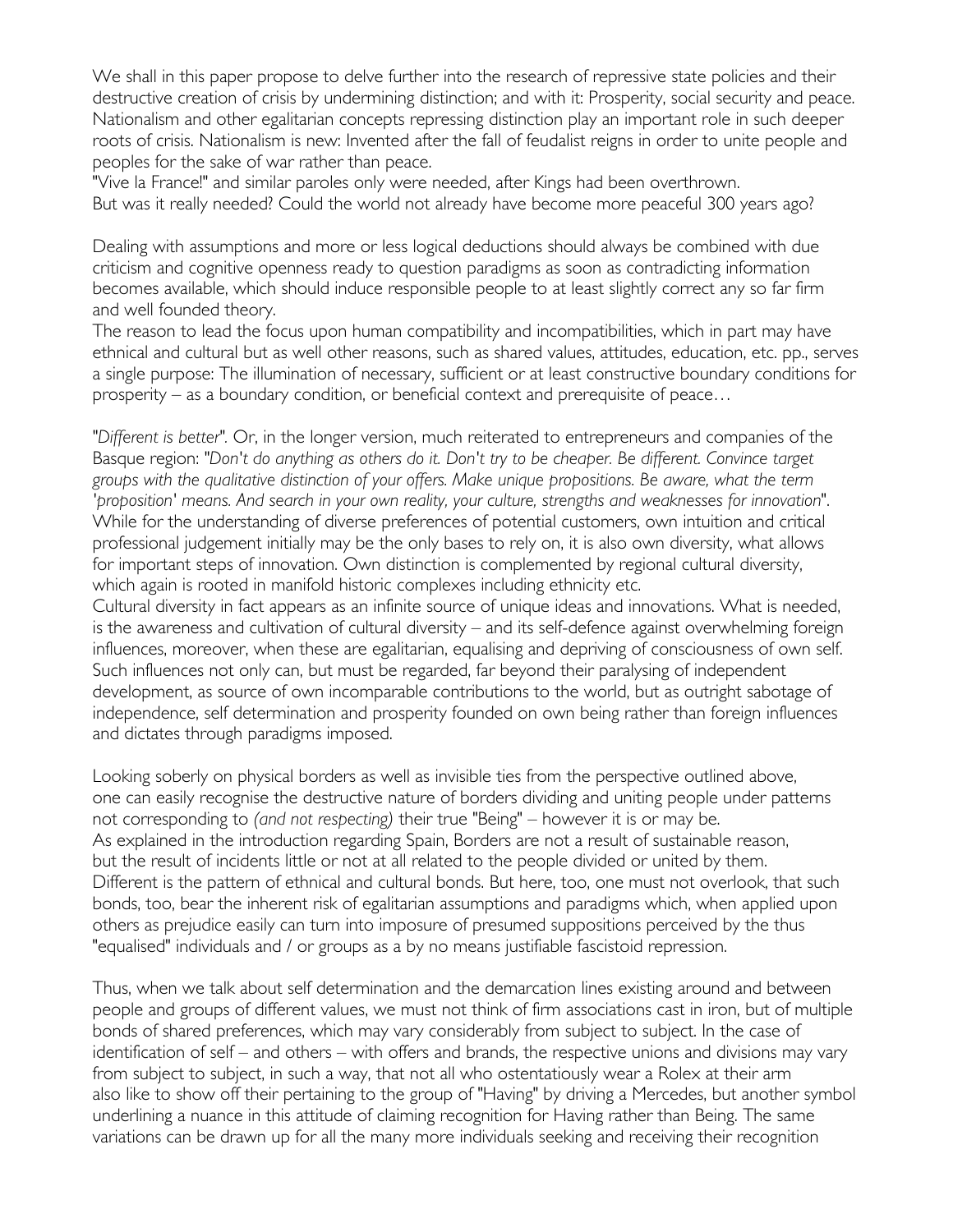for their specific way of Being, their competence with which they do whatever they do *– rather than demanding to be served –* as their attitudes to life. This is why we characterise the processes of selfidentification and being identified by others as parts of groups with same or compatible values through the selection of distinctive offers as *"attitude symbols"*, among which the symbols related more to quantitative criteria than to qualitative diversity, the so called *"status symbols"*, are the "attitude symbols" of those focused on showing their "*Having".* Signs provoking repulsion by others, who have, but regard the plain showing of it as *"nouveau riche"*, but easily read and respected by other heirs, thieves or otherwise newly *"Having"* – and, above all, by the *"have-nots"* striving for nothing else… To greater detail these effects and the tools addressing value diversity have been mentioned and explained in previous publications and in the Value Group's "toolbooxx" line of scripts.

For the purpose of this paper, it is however important to note, that such invisible, however marked divisions and groupings of people exist, and that they regard qualitative distinction – even where the individuals did not yet grow out of the simplistic focus upon merely quantitative criteria. Such qualitative distinction, for which self-established distinction draws the invisible demarcation lines to "others" as cocons promising consensus and concordance perceived as security, has multiple layers and lines which often appear difficult to follow. However, these lines are important because their nurturing leads to distinction and diversity of demand to be served by diverse offers and offerers: Entrepreneurial initiatives generating fulfilling employment, and, thus, sound finances of states, social security systems and an atmosphere of tolerant wellbeing.

However great the resistance by forces more interested in own goals and hidden agendas than in the prosperity of the people, which they claim to support, it appears therefore as a logical fact and requirement, that nationalism and national structures including their borders need to retreat and give way to the cohesion of groups across such accidental borders.

As far as Europe is concerned, this leads to the slow but sure decrease in importance of national governments and the progressive delegation of powers, both upward, to central and truly democratically controlled European government, and, moreover, downward, to regional and local structures, inviting these, to work together across their borders, in order to serve the local needs better. And this, also at this level, not in an egalitarian manner, but focused on inviting enticing and nurturing diversity as the key to individual success and – as the sum of all successes – stabile prosperity for the region. For this purpose, proven by the concepts implemented by the undersigned in the Spanish Basque Country, it is not important, which diverse roots serve whom in their thriving for distinction of offers and brands serving diverse preferences better than others.

But it is all the more important that entrepreneurial initiative draws on all sources of distinction. And here individual situations and cultural orientation proves to be a vast source of ideas and concepts leading to uniqueness and outright innovations finding and growing their target groups worldwide.

Moreover, both the example of the successful turnaround of the Basque Country or "Euskadi", as the Basque call their nation, and as well Cataluña, which shares the Basque fate of knowing three of its Provinces occupied by Spain and two by France, and of Spain as a whole, where new autonomy also for the other peoples united under the roof of Spain all together offer the opportunity to study and soberly criticise developments and reactionary tendencies resulting from history, in order to enter the results into dialogue and solutions suiting best both the diverse groups and the whole (Spain, Europe).

It is obvious, that here so far, as in the long past, repressive tendencies upheld by ideological paradigms of manifold origin and nature, all of them not taking people seriously – and, thus, mutually not granting all people and peoples the same right of self determination, need to be discussed and overcome, in order to free the hearts, minds and souls from the traumatic burdens of history hindering their free development into a better future. But it certainly is obvious, that current as well as former and future geographic borders must become less important and significant, in order to relieve the pressure to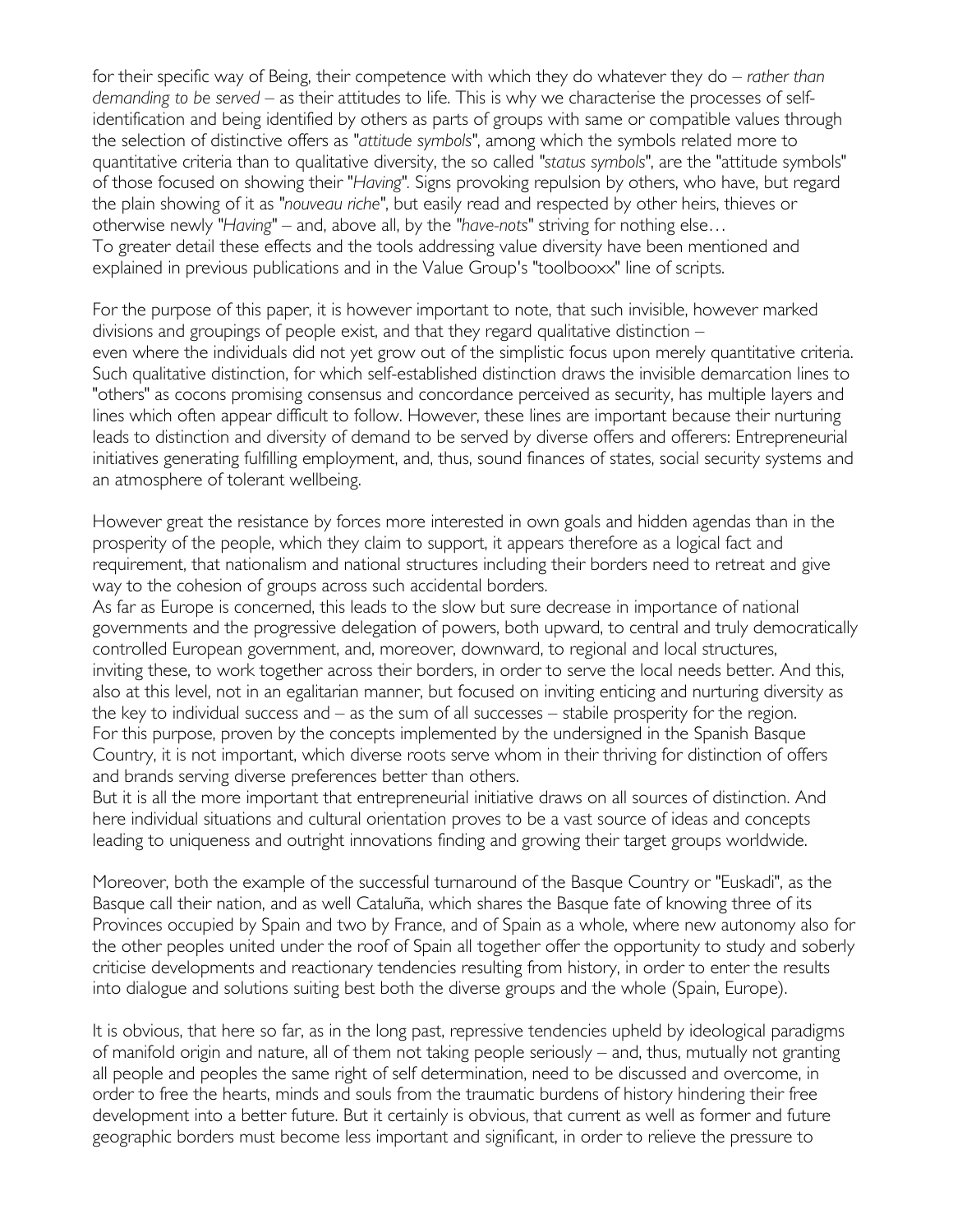"correct" these borders, because any change of borders would be as senseless and harmful as prior changes of borders again and again cutting people apart, while at the same time forcefully "uniting" them against their will and benefit.

Only where the concept of democracy and self determination as open society is truly practised, and where therefore – together with the basic of being themselves and, thus, of cultural diversity regarding all facets of life – the right of association and dissociation is granted to all humans as individuals and groups, can the wounds of past injustice be overcome. Not at once, but at all… Obviously, together with the right of association, people and peoples must have the right of dissociation. but, because of the manifold implications, it is also obvious, that most dissociations bear in themselves the threat of generating additional wounds and lasting conflicts rather than correcting the origins of lasting conflicts and traumata. This in itself shows, how important it is, not change borders, but to do away with them altogether and to rather nurture tolerance and self determination on lower levels in order to allow all groups and individuals, mixed and stirred together in the past, to live their own diverse ways of being. A qualitative diversity without any quantitative diversity. Above all without any further insinuation, that one might be "better" or more "worthy" than any other, independently of numbers, powers, riches or whatever other numerical aspect allowed to be distorted and abused into a right of reign of one over the other.

Here, while the separation of Czechoslovakia into the Czech Republic and Slovakia as again independent states gives an example, how normal and peaceful a dissociation can be, the horrid example of dissociations regarding the peoples forced together as "Yugoslavia" shows what can happen and better be avoided by applying the principles outlined in this paper.

Starting with the role of foreign interests and forces and their hidden agendas stirring rather than calming the latent conflicts persisting as results of traumata from the past, and with the need for foreign readiness to intervene strictly for the sake of peace and self determined resolution of the problems, in order to jointly aim at a better future, the Yugoslav example also enlightens, that whatever new borders are and will always be as bad and unjust as the past and present borders. Therefore: Only where physical borders, step by step, gradually become less and less significant, and where instead the manifold boundaries invisibly marking the natural diversity of people are respected and, thus, can serve as "Cocon" for those needing them to heal wounds, revalue their identities while learning to accept and even enjoy the diversity of others, too (rather than maintaining that a different people and its territory "belongs" to one's own nation, as if they were slaves), only where such a relaxed casual matter of course is regarded by all as self evident, will not only peace, finally, be deeply rooted, but the benefits of diverse uniqueness bear its fruits in form of individual and general economic and social prosperity. And the problems of Ex-Yugoslavia do demonstrate how far others still have to go.

The current problems of former Soviet Republics such as Georgia and, moreover, Ukraine and its multiethnical reality show, how both a federal structure granting self determination and, thus, relieving the pressure of separatism just as it has served transition in Spain, could serve peace and unity as much as it could serve Italy and other still centrally organised states of Europe as example to follow. After all: Nobody is perfect. Or better: Not what is perfect for one is perfect for the other.

Therefore, as well as medicine still has to learn, that *"one illness - one cure"* is a misleading and ill concept sabotaging understanding and improvement of situations, in order to overcome the sabotaging effects of egalitarian paradigms, people and peoples have to learn again to perceive, verbally express, respect, live and enjoy diversity. Their own uniqueness as well as that of others. This means, that a long and infamous "brain wash" serving foreign interests needs to be understood and overcome. Misleading paradigms need to be discussed and set aside. Peacefully, but decisively, by generating new understanding of the importance of diversity.

With such effort still ahead and to be realised, Europe can then increasingly serve as an example for others to be followed, varied and adapted. Possibly, this can happen much more quickly than one would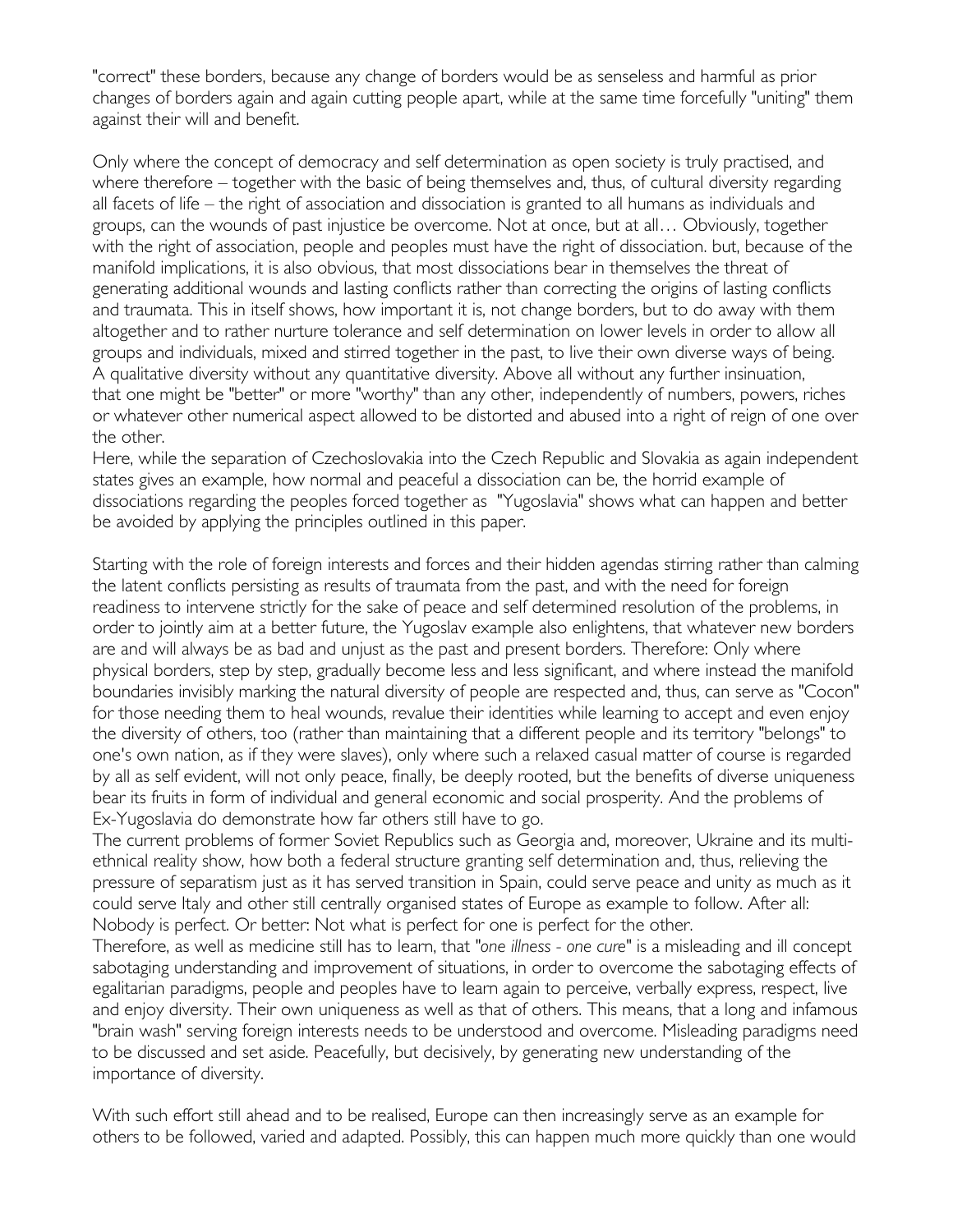expect. As far as the undersigned, his visions and prejudice are concerned, Austria serves as an enlightening example: Based on the experience from watching the Basque and the Catalan officials from both France and Spain jointly refer to Bruxelles, Luxembourg and increasingly Strasbourg for assistance in overcoming the problems of their regions – without going through Paris and Madrid anymore, the vision did arise, that also the still hurtful realities of the division of Tirol could be overcome with similar ease. – If it only could be conceived, that Austria entered the European Union. Because of its status of neutrality imposed by history, this, however, appeared improbable. And, thus, such a solution appeared desirable but impossible.

As we all know, after the fall of the iron curtain Austria has joined the Union. The once contemplated possibility is long reality: Tirol can solve its problems without much interference from Rome and Vienna. The nationalist concepts serving war more than peace, has stepped into the background. But the strong interests, partly probably financed from abroad, to stir up unrest by calling for renewed nationalism, not only in Austria, but in all countries, apparently aimed against Europe, but obviously serving the weakening of all European countries, regions and peoples, in order to prevent its success, can and must not be overseen. Moreover, it must be understood, that the interests sabotaging Europe's strengths and its even greater potentials, once the independent self-determination of its people and peoples is realised on a lower organisational level, can only do its destructive work on Europe, if allowed to, by leaving it a vacuum of disinterested ignorance and, thus, power. It is in Europe and its diverse groups to understand this and soberly turn their knowing that "we are the people" into proactive self determination. Finding who, of Europe's leaders, serves foreign interests more than those of its countries and Europe as a whole, will help to overcome the paralysing effects of their factual sabotage and role as *(conscious or unaware – what is worse?)* agents of foreign interests.

On the other hand, the example of Europe, as far as dealing with artificial divisions as well as unions, borders shifted and enforced by many accidents and incidents and peace, already now can serve other continents as an example: What is to be avoided, what can be copied and adapted or even improved? Around Europe, in North Africa, the Maghreb, as much as Asia, starting in Turkey, borders dividing and at the same time uniting people and peoples against their will are as much a fact as in Europe – and elsewhere… It is useless to think of altering borders. Making them disappear, by peaceful agreement of the people locally concerned, is the solution.

Here the example of Kurdistan shows the complexity, which only with self-determination at a lower level can be resolved: Kurdistan is a region and nation divided by being occupied by four to five countries occupying parts of it, reaching from the Persian Gulf nearly to the Black Sea and also touching the Mediterranean Sea as well as the Border to Europe: The Caucasus. Most of the sates currently occupying parts of Kurdistan even prohibit the use of its name, some going so far to denying the existence of the Kurdish ethnical and cultural identity – as they (and others) do with other ethnicities. Such ridiculous treatment of diversity is part of an extremely fascistic tendency to be found rooted in various ideologies. Thus, not all are based on Marx but go back much further…

What characterises such ideological self imposition of some over others, is the same as the nationalist claim to unite diverse people behind the banners of one self imposed reign for purposes of war. The often declared and claimed "unity" in fact is a blunt disregard of people.

Such disregard constantly causes wounds which last and need much time to be healed in the future. Assuring peaceful transitions into a better future of general prosperity therefore requires different thoughts and the careful implementation of what really serves the people in their diversity – at the same time nurturing and harvesting on the fruits of such diversity.

As far as Turkey, an Extra-European country aiming (Why? Induced by whom?) at entrance into the European Union, the foreign influences aiming at disturbing European coherence by promoting such additional expansion in fact further diluting the stringency of EU identity and policies, one could see other, more convincing strategies and futures serving all parties better, except those aimed at halting independence and prosperity of all people, peoples and countries.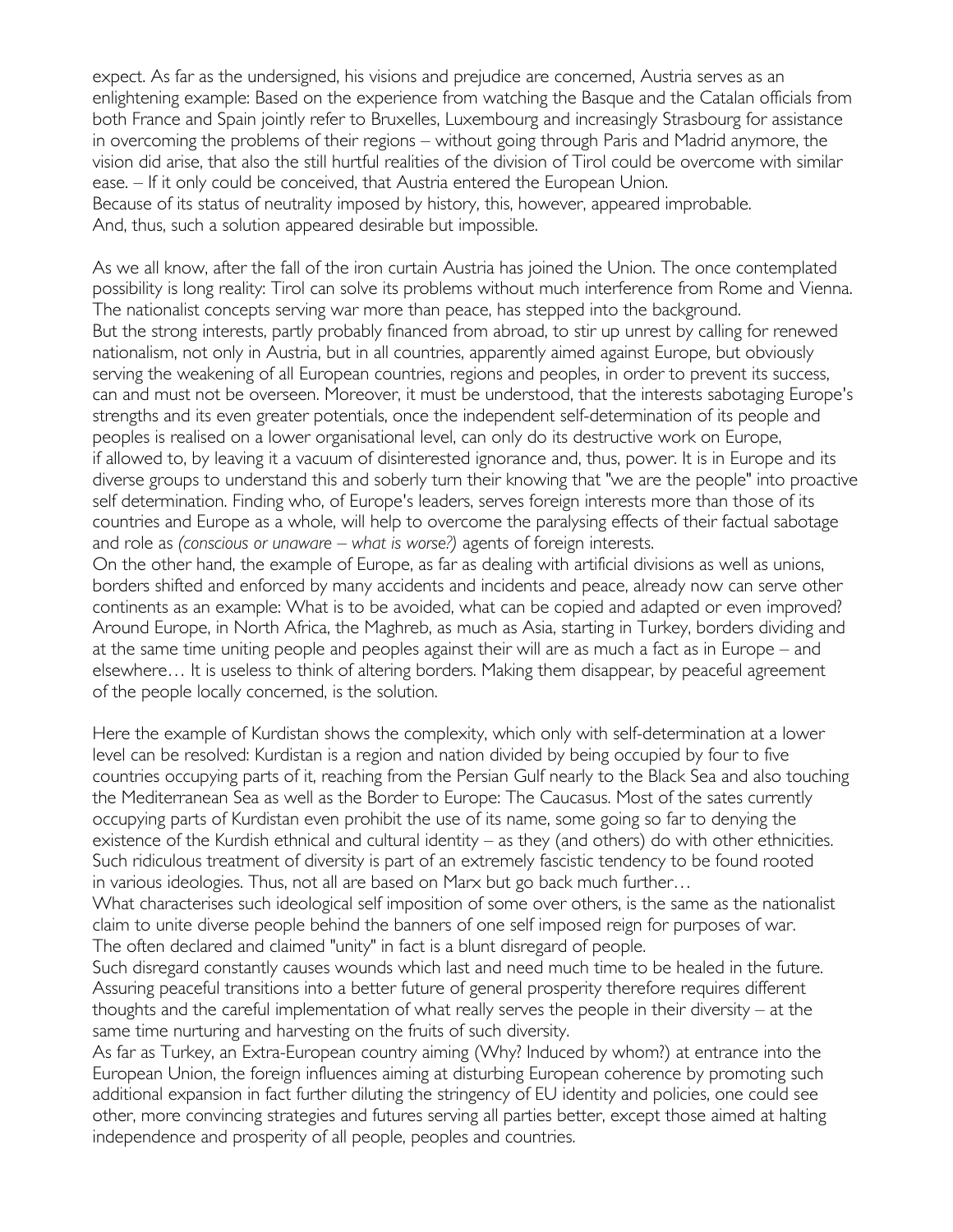Turkey in fact could play a role closer to its own identity and nature, if it became a driving force and nucleus of cohesion among the countries of the "Turk-peoples" of West-Asia, namely of the "Asia Minor" region and its neighbours, between Mediterranean and Black Sea as well as Caspian Sea, Mesopotamia and Armenia. By copying the model of the European Union, such West-Asian Union could bring peace to a multitude of populations and cultural as well as religious diversities crisscrossed at least as much by incidental borders and hegemonial pretentions as Europe has been before the establishment of the European Union.

Just to give names to the diversity of people and peoples living in such region and deserving selfdetermined prosperity based on their cultural riches just as much as Europe and all other regions of the world, here come a number of names of peoples populating that region: Turks, Turkish tribes, Zaza, Albanians, Arabs, Armenians, Arameish, Bosniaks and Bulgars, Pomaks, Georgians, Lasens, Greeks, Tcerkess and Persians as well as Jews and Jesides. – And probably many more, of which we as outsiders don't know. But: As we must not decide, we need not know. – Others just must respect what those concerned retain right.

It is interesting to note, that US-influenced English language documentation does not provide any hint – and, thus, no correct spelling – of the peoples named here above. This appears to be in line with the suppression of diversity in any other population, reducing to diversity to the most obvious, as reflected in the denominations "African", "Caucasian", "Asian" and "American Indian". Europe itself has many diverse tribal roots and all the different results of recessive as well as dominant properties in the mixing. At some point, of course, we can call us all "Bastards", as we are results of mixing … And this hopefully as result of tender love and care.

Now, while the undersigned sometimes in an air of mocking humour calls himself a "50% Celtic bastard with some 25% anglo/viking and another quarter of less clearly defined huguenot roots" the term "Bastard" is by no means intended to be extended upon those, who can not see and share the relaxed ease and humour behind such awareness of the diversity of one's own roots.

It is, thus, important to note, that diversity, also due to tribal roots in all of Europe, is a fact. – As is the fact, that among the characteristics of such regional tribal influences, e.g. in Suebia, Bavaria, Alemania, Normandy, Lombardy, Cataluña, Euskadi, Serbia and all other regions of Europe, there exist aspects leading to greater or lesser compatibility and incompatibility with each others. To accept this, as normal qualitative diversity, without allowing it to be translated into any quantitative interpretation of "better" or more valuable and lesser, not even because of numbers (majorities and minorities) in any given location, region or country, Is as important as is the recognition, that search of awareness of own roots is a natural element of humanity, which can appear in any person's mind in any moment and context. It appears therefore more wise and truthful, to deal with diversity openly, in order for all populations to be able to deal with it peacefully rather than being overwhelmed by any search suddenly breaking loose and possibly abused by populists for fascistic purposes of repression: Of racist super-imposure of one ethnicity, culture, religion or whatever other aspect as pretext to feel any "better" than others.

Diversity – and the curiosity regarding own roots and origin as well as the awareness of different schools of thought – appears to be just as natural as the search of adopted children for their physical parents, which can break loose at any time and in any phase of life and acquire an overly disturbing relevance, if not responded to adequately. As the metaphorical example of the adopted persons shows, repression of the subject is not, by no means, a viable manner to deal with diversity and its roots to be sustained on a long term basis. Repressing and dealing with the problem when it arises, may be a truly US-American approach to "management". But that does not make it more advisable. Rather, the example of Yugoslavia, but also of Xenophobia in East Germany after the fall of the repressive regime, both indicate the contrary. It appears therefore much more advisable, to deal with diversity as a fact – and the root of cultural riches leading to differences in demand, offers and innovations, and, thus, of prosperity and joyfully lived diversity – than by generalising egalitarian repression levelling everything down upon the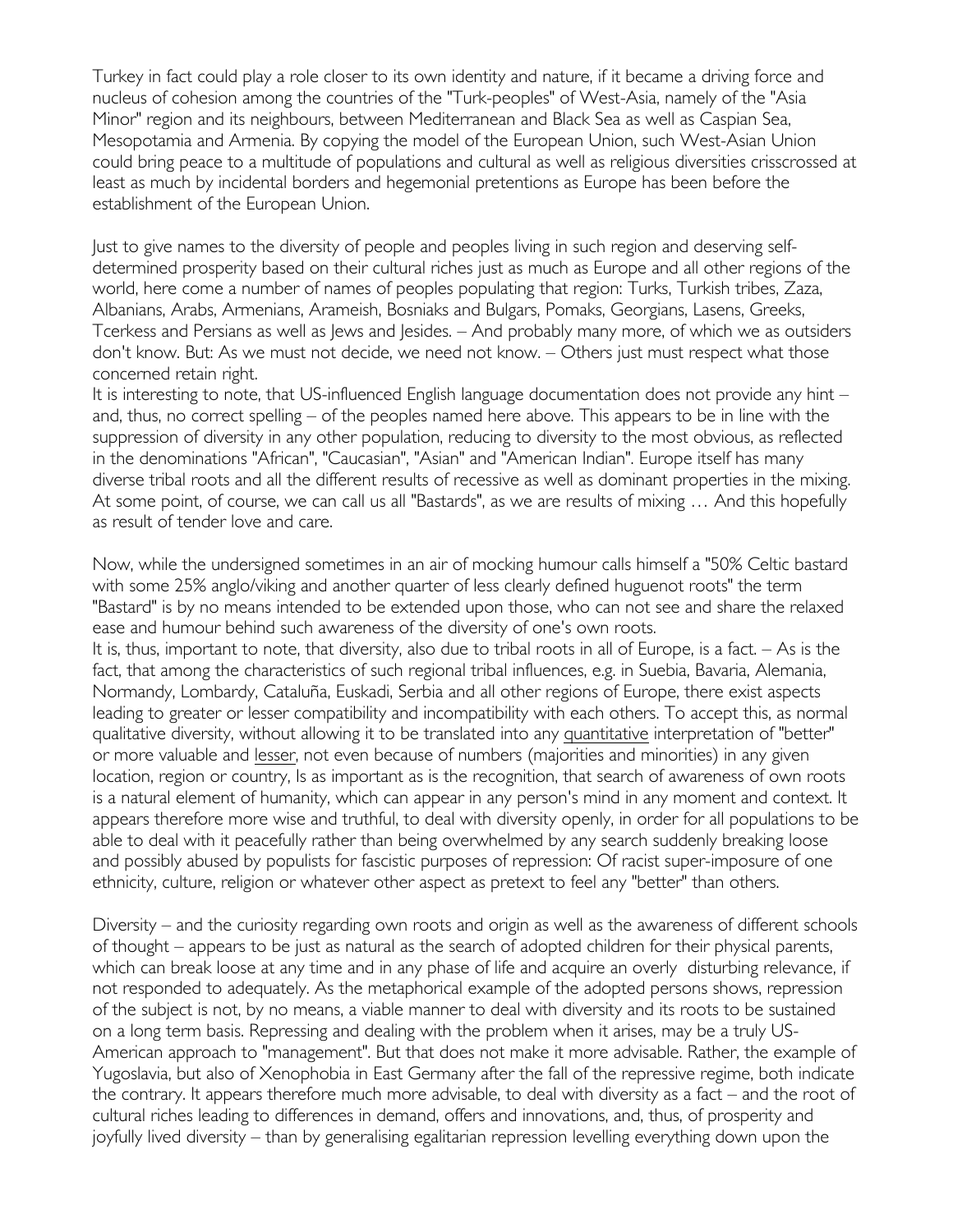largest common denominators not at all respecting people as they are: different. Moreover, dealing with diversity and roots of cultural diversity openly, creates an awareness of qualitative distinction, which can help to think differently and find different solutions more appealing than the known. Also, a natural openness to diversity can most probably open people for different offers, innovation, and thus help to avoid "the shock of the new" and all other xenophobic reactions. Be it with relation to innovation or to diverse people and habits.

With other words: Overcoming complexes of uncertainty and perceived inferiority – or, even better – preventing these from germinating at all, is another prerequisite of individual success, general prosperity and peace. Hopefully lived as an infinite chain of joyful experience of own and other diversity.

Dealing with diversity as a fundamental right not to be repressed by anyone, also not on the grounds of quantitative criteria, be it because of being "better" or because of being "more" – and less because of being "more – and, thus, better" (or "more right" because of an incidental majority), leads to rethinking some of the basic concepts of current understanding of democracy. Consequently, "Re-Thinking Democracy" is the subject of a separate paper.

When we however continue with the normality of Being, which includes our being different, and with other normalities, which in most cases only reach a level of awareness, when long missing, thus: when mentioning what should be "normal" – but isn't, the relief felt, when such normality is finally experienced again fires an outburst of good feelings quickly transformed into a lasting source of constructive energies: Finally people are unleashed and can prosper by realising their very own ideas, concepts and realise their innovations in all their diversity. This, however, requires, that diversity – and the demarcation lines separating own difference from others – is a matter of distinction to be decided upon by those concerned. – And nobody else.

Similar to the straight lines dividing and forcing together tribes of Africa into different states, decided by foreign politicians far away, and with no interest or preoccupation what so ever regarding the people and peoples thus decided about without any right other than their own superimposition above all those whose lives and futures they took the right to decide about, also in Europe and West Asia borders have been the result of arbitrary despotism and accident.

Moreover, such mix of arbitrary combination of people under one flag has been reinforced and justified by the recently developed ideology of Nationalism in most cases denying diversity in order to "unite" people for the sake of war against others, who instead may be their brothers.

In the process often, and – even more incredibly and ridiculously until now – the diverse of identities of people, peoples, nations and even states ,and even their mere existence, are bluntly denied – and even forbidden to name… And this not only in West-Asian countries, such a Turkey and its neighbours in what – in a historic sequence from a western view point – could be regarded as the "first world", from where all civilisations and cultures know now started:

Mesopotamia and all other countries where the probably oldest coherently existing tribe, the Aramean people, culture an language lives since over 4.000 years, but most of the times without an own state called Aramea. Even now, Arameans live in Eritrea, Turkey, Armenia, Iraque, Iran and many more countries of the zone. As do Kurds and many more, including the Armenians themselves; many of which emigrated to Greece where their ability as merchants, in old days said to be much "Superior than that of the Jews" turned them into rich members of society, examples of which are represented by the still resounding names of Onassis and Niarchos: Not Greeks, despite their Greek passport, but Armenians.

While it, thus, remains obvious, that nationalist attitudes denying different identities and diversity at all cost and even prohibiting mention as well as exercise of related culture, music, arts and so forth must be overcome, before the opening of countries to reunite in a greater federal structure somehow similar to the European Union and its future appears at all "thinkable", on can draw hope from the example of Austria, whose entrance in the European Union once appeared equally unthinkable until it happened rather swiftly.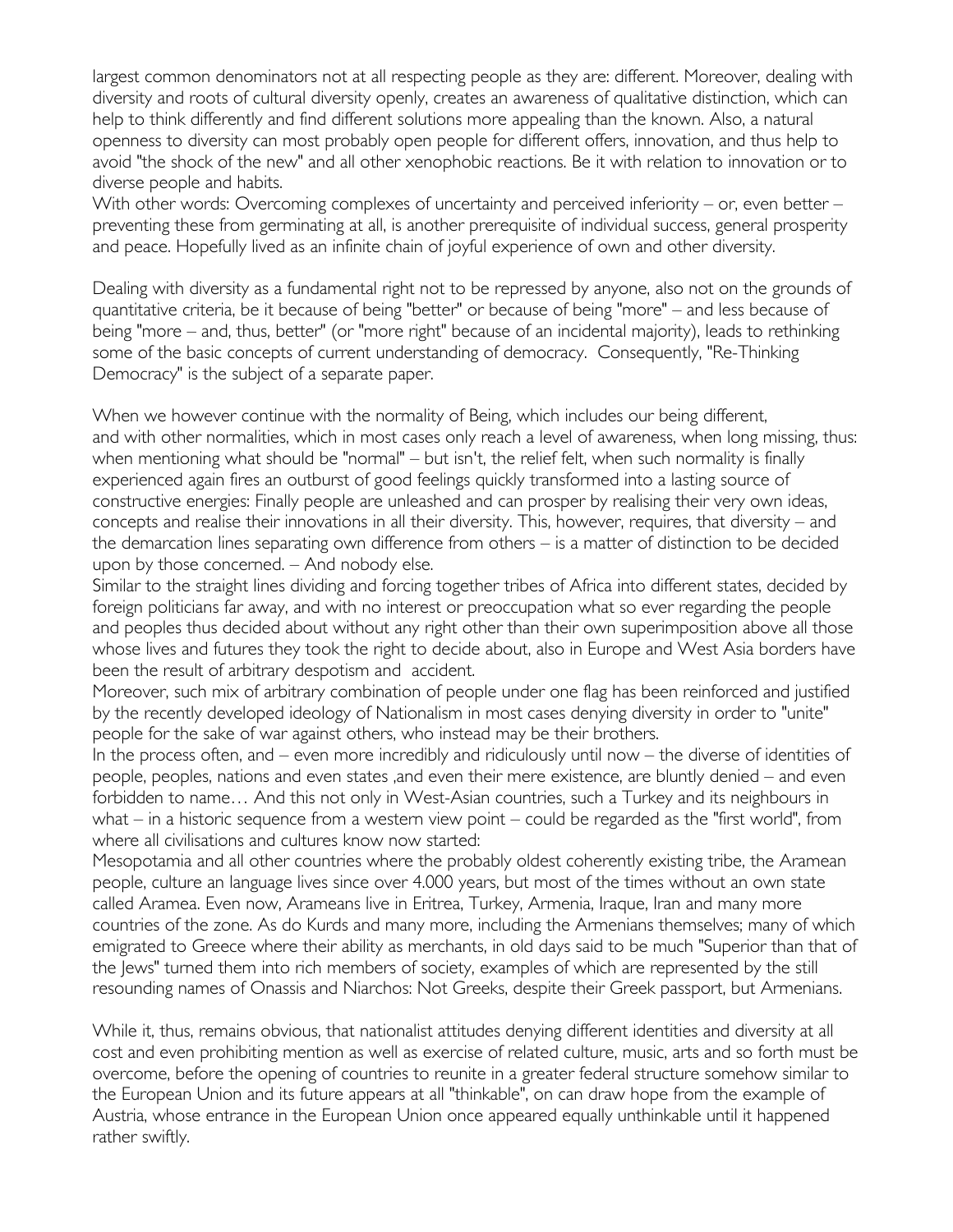With the experience from the economic and socio-political turnaround of the Spanish Basque country under limited autonomy after the fall of fascism and Spain's entry into the European Union, one can already now anticipate, that the cultural riches of the diverse peoples united in the patchwork carpet of the first world shall generate an outburst of a new flourishing of the region, once the power of diversity is permitted to realise its inherent positive impact on economy, prosperity, social security and inner and outer peace. It is just a matter of time.

But the form of such development – abrupt change or steady transformation – is also a matter decided by the wisdom of present day politicians in the region and around: Where repression continues to avoid any private initiative and success and positive change for too long, rulers might be wiped away surprisingly quickly. Developments, which one may wish the peoples of East Corea, Venezuela, Bolivia and Cuba. It could, however, happen also to countries like Turkey or Greece. The latter, in view of the ridiculous denial of Macedonian identity to its people as well as the neighbouring state of the same name, appears little less reasonable than Turkish resistance to accepting the identities of the peoples in its territories and in the neighbouring countries. Countries one could and should live in peace with and form a community with.

All those peoples, and the states within their existing borders, shall benefit from tolerating, respecting and nurturing the diversity of its peoples and the benefits this promises, once the borders gradually become less and less important.

An example for the subtle recognition of shared cultural similarities and values as common denominators can be seen in the example of the Baltic Sea region. Of cause all citizens of the region are Europeans. Certain values, including that of the diversity, unite them even with far away regions of Southern and Western Europe. And this not only since times of the Hanseatic

association of cities. But on the regional and local level, the people of the island of Bornholm are both similar and different from the people of the island of Gothland, origin of the warriors who once have invaded all of Italy, left many a piece of art not only in Ravenna, and disappeared slain, after not having mingled with the locals and defeated with the help of their cousins the more peaceful and merchant minded Longobards from mainland Sweden, who had populated the plains of the river Po, when turning away from the Slavic Serbs, with whom, even with patient insistence, peaceful interaction had appeared impossible. At least for them. Not all peoples are compatible. That is no problem, but also a human right. As long as everyone goes its own way without insisting to interfere with others.

As far as the Baltic, from where Longobards as well as Goths had migrated South, Finland and Estonia have more in common with each others than with the others around them. But they sure have more in common with Swedes, Danish, Germans and Poles than with Italians and Spanish.

As a greater region capitalising on the riches of their general diversity from others, as well as on the more subtle diversity among each others, the peoples living around the Baltic Sea represent a wonderful new and more complex example of the importance of disappearing borders while commonalities are nurtured without egalitarian repression across the borders. A concept long pronounced and promoted by the European Union under the label of promoting "Interregio" - cooperation. In the Baltic it is all the more challenging and promising than the experience from the no longer separated Catalan and Basque provinces "occupied" by Spain and France as Kurdistan is occupied by Irak, Iran, Syria, Turkey, Armenia and possibly even others, while for instance the Armenians could claim the same for their people's territory, even against the Kurds. If borders are less important, and people assist each others rather than trying to dominate each others, all this will be forgotten. But the disappearance of borders together with the encouragement of qualitative diversity comes first.

Borders, on the other hand, must not be altered, as any new border would be as unreasonable as the old borders – only raising new conflicts. The example of Ukraine in our days is showing this clearly: If one would not oppose the formation of a federal republic inside the country, allowing different cultures to be themselves rather than remaining under the fake roof of a non-existent unity of a nation